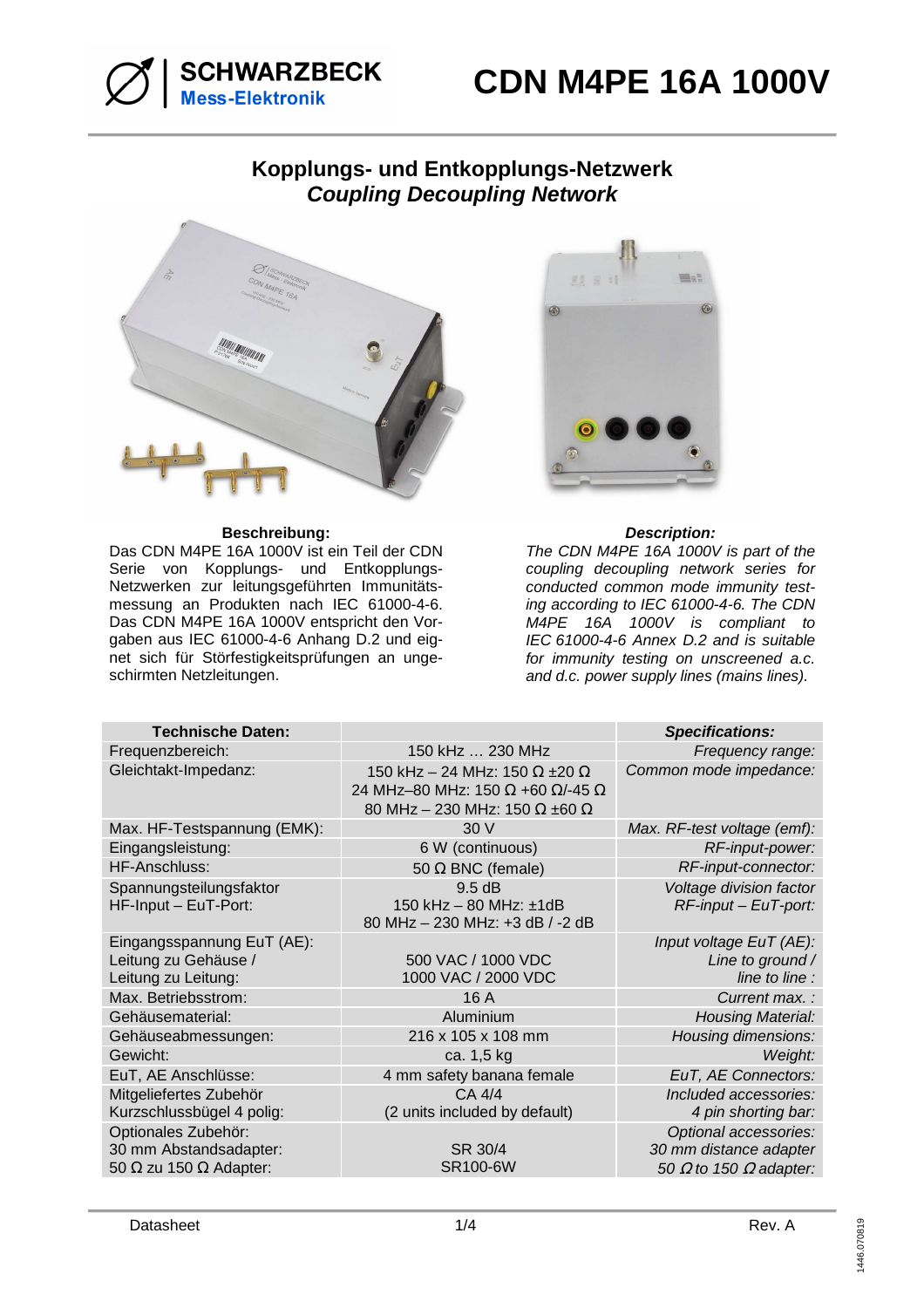

Das CDN M4PE 16A 1000V ist für Messungen an netzbetriebenen Geräten bis 16 A Stromaufnahme vorgesehen. Der Frequenzbereich umfasst 150 kHz bis 230 MHz. Im Bild 5 wird das Prinzipschaltbild gezeigt.

Alle CDN's erfüllen die Anforderungen der Norm IEC 61000-4-6 und werden mit individuellen Prüfprotokollen für die Gleichtaktimpedanz und das Spannungsteilungsmaß ausgeliefert. Weitere typische Messdiagramme sind in Bild 3 und Bild 4 enthalten.

Zur Überprüfung oder Kalibrierung des Messaufbaus sind diverse optional erhältliche Zubehörteile verfügbar.

#### **Wichtiger Hinweis.**

**Die Kurzschlussbügel dürfen niemals verwendet werden, wenn das CDN mit dem Stromversorgungsnetz verbunden ist!** 

Parallel zu den AE-seitigen Kondensatoren sind jeweils 2 MΩ Entladewiderstände enthalten.

Prinzipiell sind gegenüberliegende Anschlüsse miteinander verbunden, verwenden die gleiche Buchsenfarbe und können für beliebige Phasen verwendet werden. Eine Ausnahme bildet der PE-Anschluss. Er besitzt immer eine grün/gelb gefärbte Buchse welche auf der AE-Seite leitend mit dem Gehäuse verbunden ist.

Die Erdung zum Messaufbau erfolgt über die leitende Grundplatte des CDN. Zusätzlich ist auf der AE-Seite ein M4 Schraubanschluss und alternativ eine 4 mm Buchse zur Erdung vorgesehen. Zur Befestigung des CDN's sind vier 6 mm Nuten auf der nicht lackierten Grundplatte vorhanden.

Zur Erhöhung der Betriebssicherheit sind die netzspannungsführenden Anschlüsse als Sicherheitsbuchsen ausgeführt. Es wird empfohlen, für eigene Adapter spezielle 4 mm Sicherheitsstecker zu verwenden. Diese sind optional erhältlich.

The CDN M4PE 16A 1000V is intended to inject common mode disturbance signals to power supply or mains lines (unscreened) in the frequency range from 150 kHz to 230 MHz The circuitry is shown in Fig. 5.

All CDNs comply to the requirements of IEC 61000-4-6. Each CDN comes with individually measured data and a calibration certificate for the common mode impedance and the voltage division factor. Further typical data can be found in Fig. 3 and Fig. 4

A variety of calibration adapters and other accessories are available as option.

#### **Important Note:**

**The optional shorting adapters must not be used if the CDN is connected to mains!** 

The capacitors at the AE-side are equipped with 2 MΩ discharging resistors.

Corresponding terminals are always located in opposite position and can be recognized by the terminal color. They can be used for any phase, except for PE! The PE-terminal with its yellowgreen color is connected to the metal housing at the AE-side.

The connection to ground can be accomplished using the ground plane of the CDN. Additionally there is a M4 thread located at the AE side to ground as well as a 4 mm socket to connect the device to ground. The CDN is equipped with 4 mounting notches of 6 mm width at the baseplate.

To improve the operational safety the mains voltage-carrying connections are carried out as security sockets. We recommend to use special 4 mm security plugs if you plan to design your own adapters. Those connectors can be purchased optionally.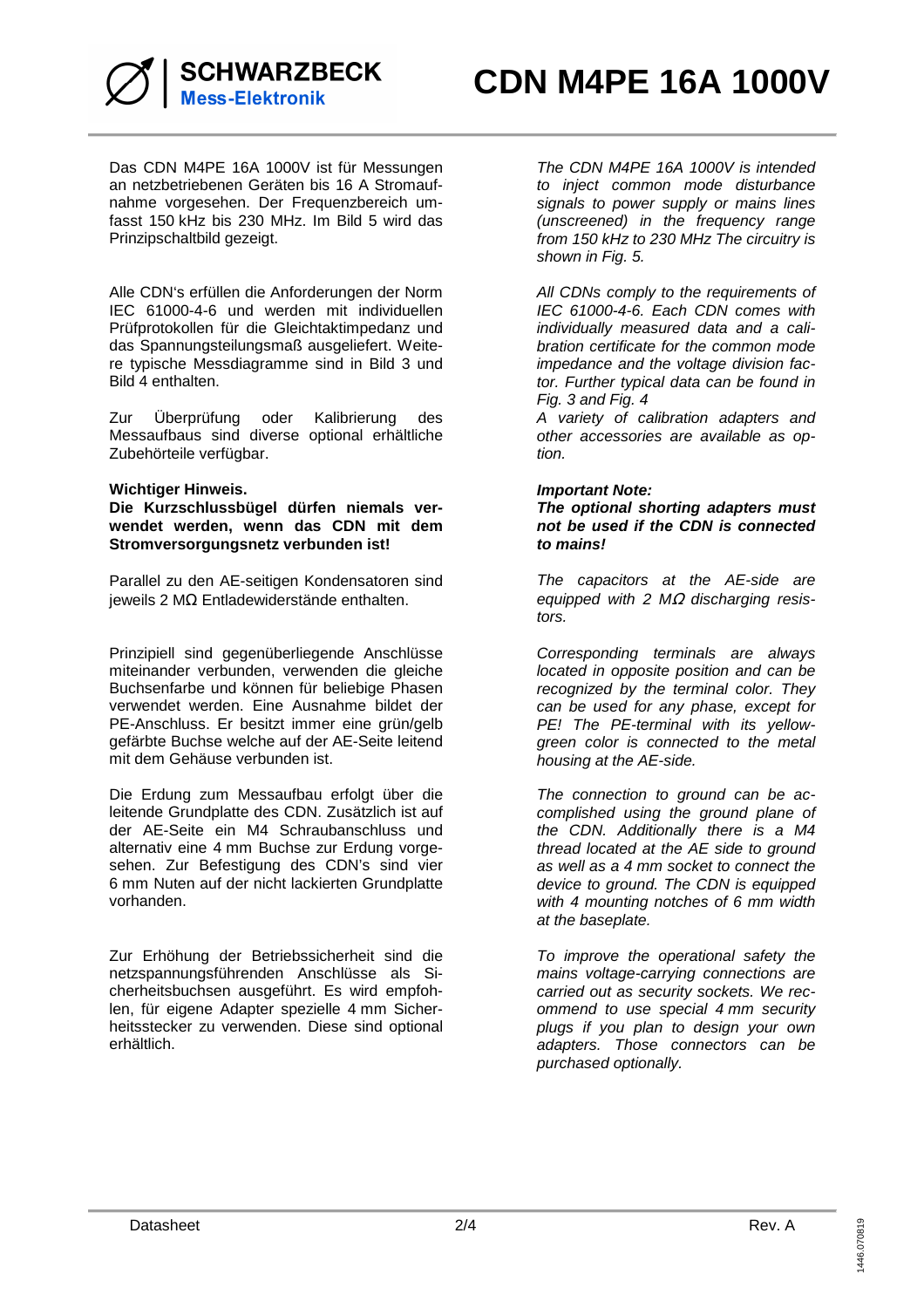# **CDN M4PE 16A 1000V**



**SCHWARZBECK**<br>Mess-Elektronik

**Bild 2: typ. Spannungsteilungsfaktor HF-Port zu EuT-Port Fig. 2: typ. voltage division factor RF-port to EuT-port**